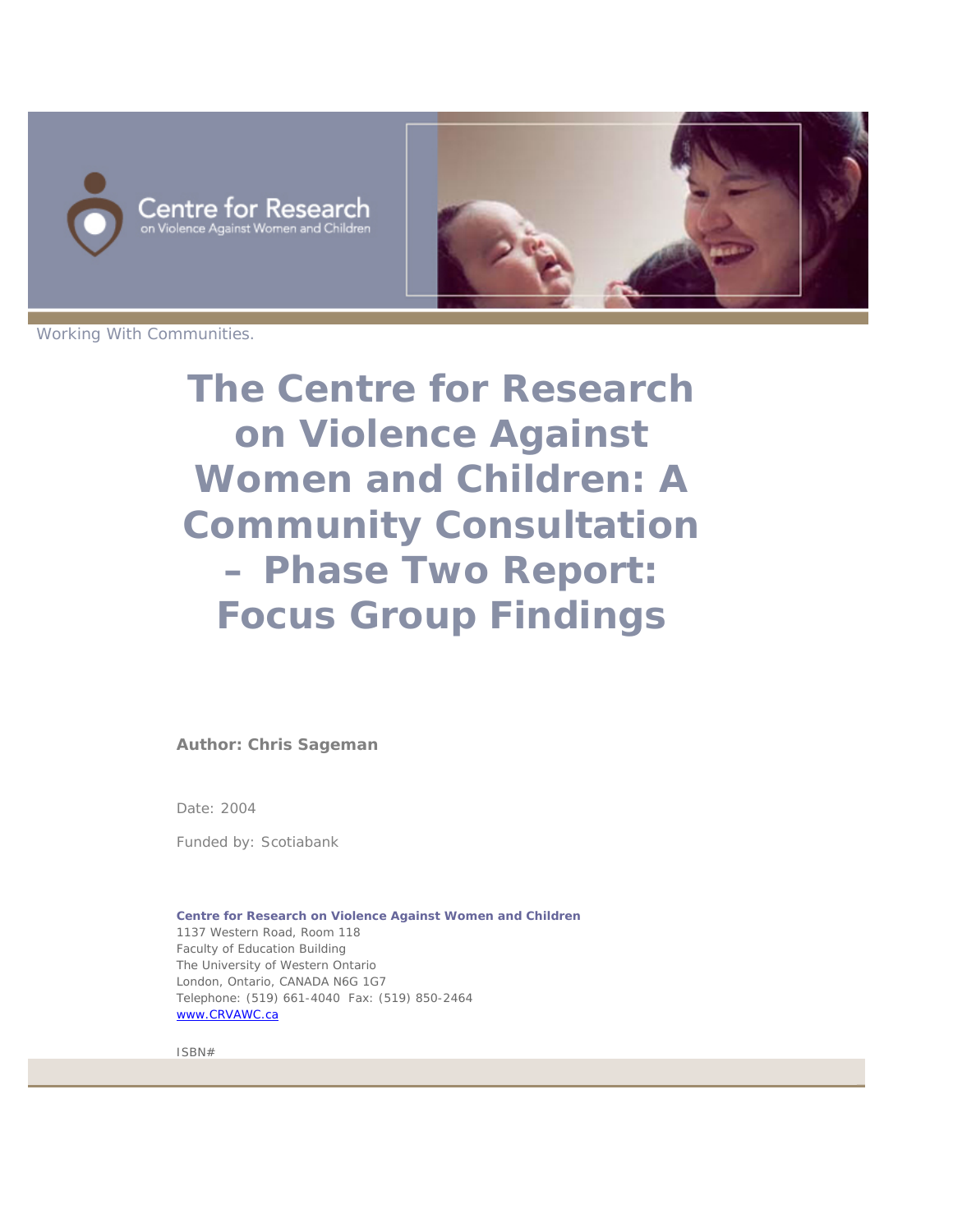# **Centre for Research on Violence Against Women and Children (CRVAWC): A Community Consultation**

# **PHASE 2 REPORT: Focus Group Findings**

Individuals connected to the Centre for Research on Violence Against Women and Children (CRVAWC) through schools and school boards, community agencies, research projects, and the University of Western Ontario, were asked to participate in two CRVAWC focus groups scheduled in June 2004. Ninety-four individuals were invited to attend. These were the same members of the community who previously had been invited to complete the CRVAWC community survey. Nine individuals participated in the focus groups. No demographic information was elicited as anonymity was promised to participants. This report highlights important findings from the CRVAWC community focus groups.

## **CRVAWC Community Focus Group Questions and Participant Responses**

The findings from the CRVAWC community focus groups revealed a number of important considerations and suggestions for the CRVAWC website, newsletters, promotional, and awareness materials.

### **Focus Group Discussion Questions**

### *What do you see as the strengths of the CRVAWC?*

Focus group participants were quick to stress the role of staff as being a strength of the Centre. Participants also identified the large network of community and academic individuals involved in the centre, and the fact that it truly provides research opportunities that may not otherwise be available. Participants felt that the centre fosters a non-threatening, and non-competitive academic environment whereby individuals are able to truly collaborate on projects. The centre provides the community with access to individuals who not only have experience and expertise in their areas of inquiry, but also with access to people with vision in particular areas of study. Focus group participants stressed that the centre fills a unique niche in the community and should be, and has been, recognized for its' excellence.

### *Do you have any ideas for building on the strengths of the CRVAWC?*

Because there are so many people involved in various aspects of the centre, focus group participants suggested that the centre might want to concentrate more on facilitating even more networking within this very large group. One participant suggested posting contact information of people involved with the centre on the website. Finally, focus group participants thought it important to make people more aware of all the great supports offered through the centre and its staff, such as assistance in writing grant applications.

#### *How important do you feel a gender and diversity analysis is to the work of the CRVAWC?*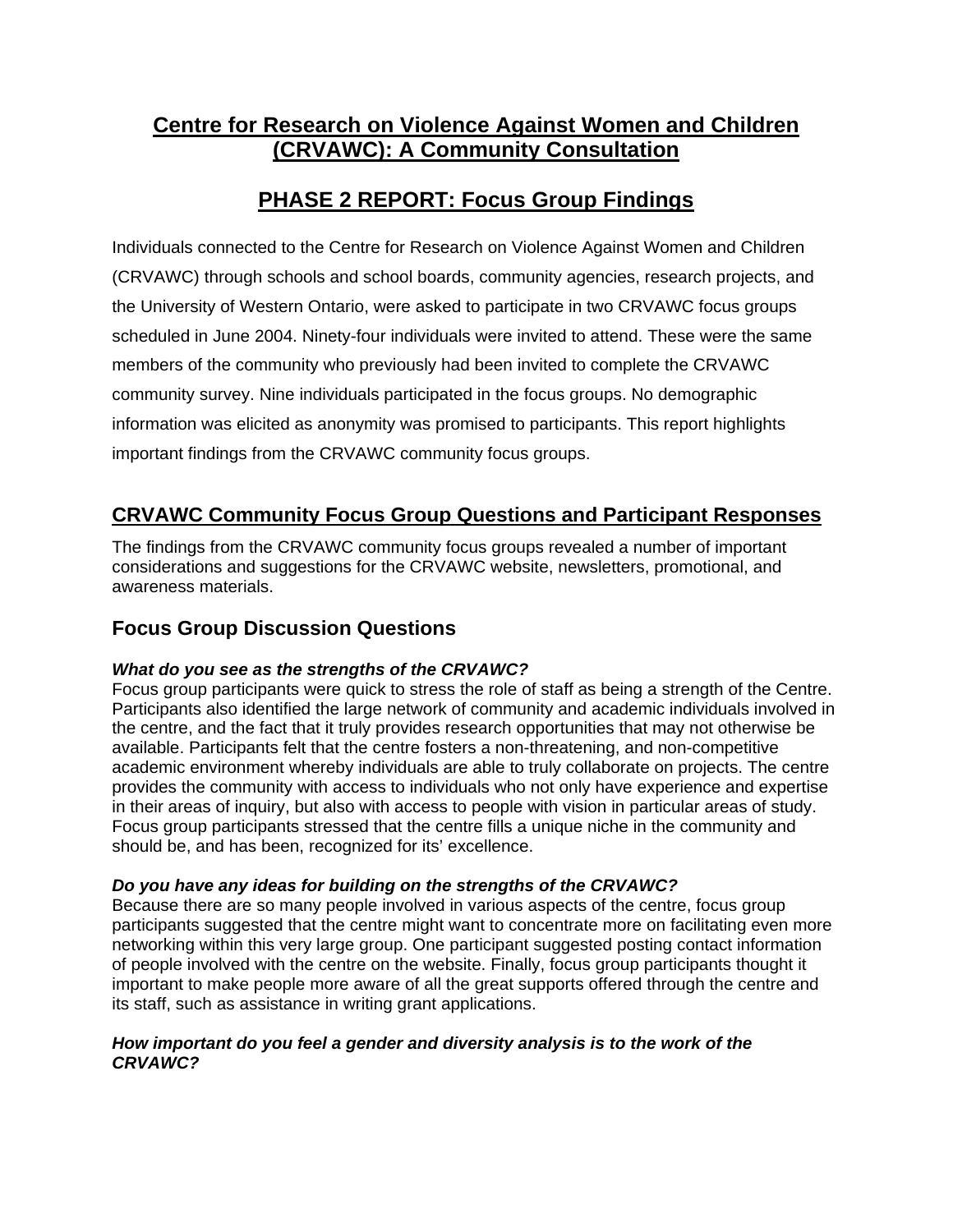The answer to this questions was a resounding and unanimous "EXTREMELY!". Most participants said that it was crucial or essential that projects supported by the centre attempt to include a gender and/or diversity analysis as part of their focus.

#### *What do you perceive to be the areas of improvement for the work of the CRVAWC?*

Participants identified four improvements which could be made: 1) communication regarding the people involved in each of the various projects happening in collaboration with the centre, perhaps via providing email addresses and other contact information on the centre website, 2) dissemination of completed work, 3) more of a focus on non-academic, or practical/applied areas, 4) supporting non-academic, or community agency members, in their research endeavors even more than the centre already does.

### *In what directions would you like to see the CRVAWC move towards in future work?*

The focus group participants identified a number of directions for future work of the centre.

The directions identified for research are as follows: 1) research on violence and disability made a focus and/or priority, not just an add-on to another project, 2) research on legal systems which perpetuate or successfully prevent violence, to compare international connections, similarities, and differences, 3) research on the role of the media in violence against women and children, 4) research on the pervasiveness of violence and feelings of powerlessness to make change.

The directions identified for other work are as follows: 1) develop more handbooks for teachers, police officers, social workers, so that front line workers have access to the knowledge gained from the kind of research that is happening through the centre, 2) include a 'duty to report' in the organizational policy, 3) promoting the centre's own work as a way of improving public safety and security, 4) run workshops for teachers, police officers, social workers, employees of community agencies and clinics, and other front line workers, so they can learn more about the issues affecting their clients and the people in their community and so they can better help them, 5) disseminate more research, information, and handbooks in smaller, rural areas.

### *Name an accomplishable goal that you would like to see the CRVAWC achieve in the next year?*

Focus group participants though it would be useful to see some research conducted on the 'life cycle of violence' and the realities and effects of violence from birth to the elderly.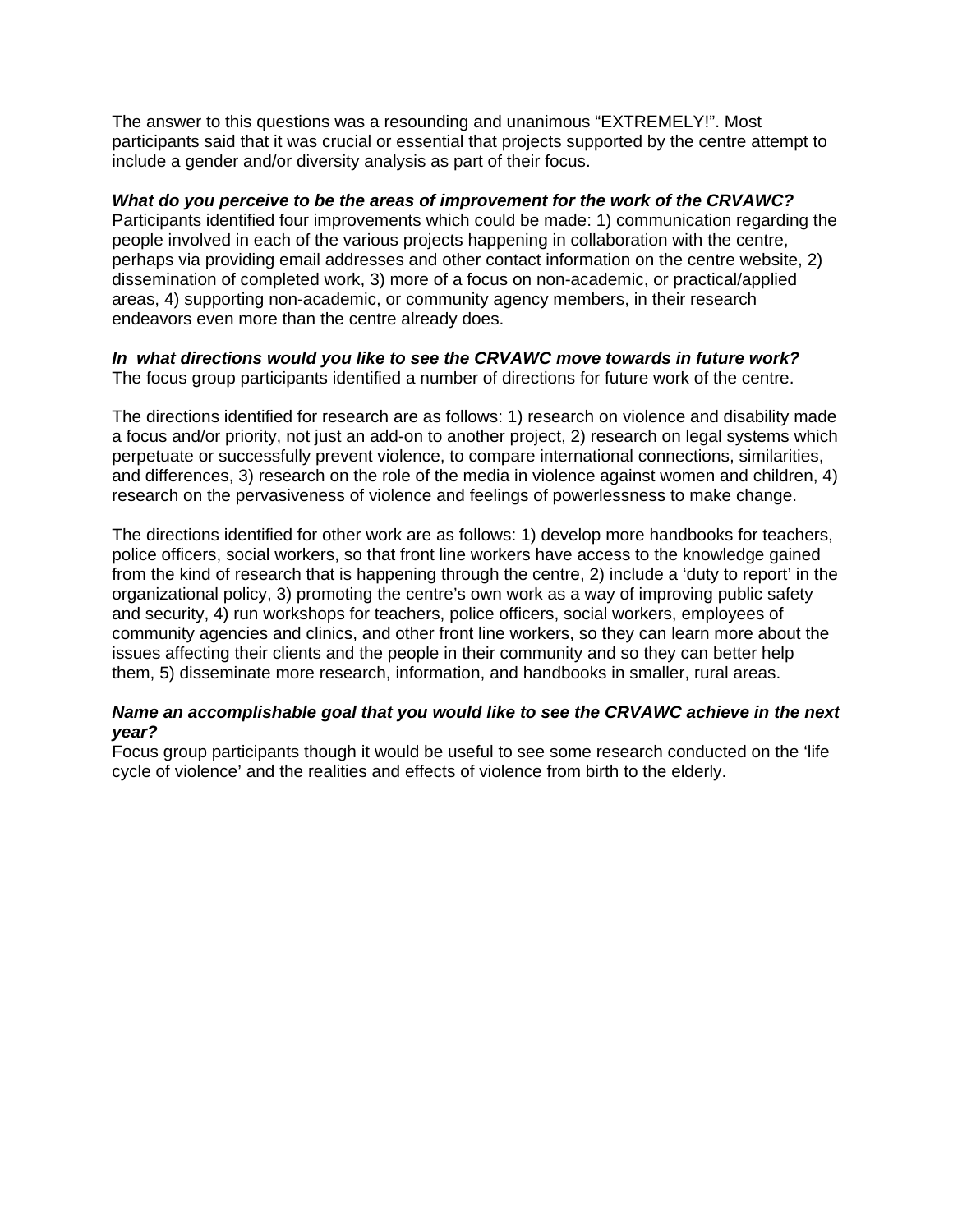### **CRVAWC Community Focus Groups Review of Mission Statement,**

### **Research Priorities, and Centre Objectives**

In addition to the questions asked of focus group participants, the focus groups provided an excellent venue in which to review the mission statement of the CRVAWC, the research priorities, and the centre objectives.

## *CRVAWC Mission Statement*

*The Centre promotes the development of community-centred, action research on violence against women, and children. The Centre's role is to facilitate the cooperation of individuals, groups and institutions representing the diversity of the community to pursue research questions and training opportunities to understand and prevent abuse. It serves local, national and international communities by producing information and tools to assist in the daily work against violence toward women and children.* 

### *CRVAWC Mission Statement Suggestions*

The mission statement posted on the website should have a statement about feminist research perspectives. Also missing is the aspect of centre work involving education, training, and outreach, as well as advocacy for women and children. Lastly, the mission statement does not mention the dissemination of information, rather just the production of information and tools.

Also, focus group participants thought that the centre does much more than the mission statement indicates, including: advocacy for change in public policy, informing a more general population, providing a link to other research centres, and community partnerships.

## *CRVAWC Research Priorities*

**The Centre initiates and seeks funding for projects relating to the following themes:** 

- **Healthy Relationships**
- **Violence and Its Impact on Health and Well Being**
- **Gender Inequality and its intersections with** 
	- o **Racism**
	- o **Immigration Status**
	- o **Ableism**
	- o **Homophobia**
	- o **Poverty**
	- o **Ageism**

**The Centre conducts research that is relevant to:** 

- **Legal Systems**
- **Workplaces**
- **Families and Intimate Relationships**
- **Health and Mental Health Care Systems**
- **Educational Institutions**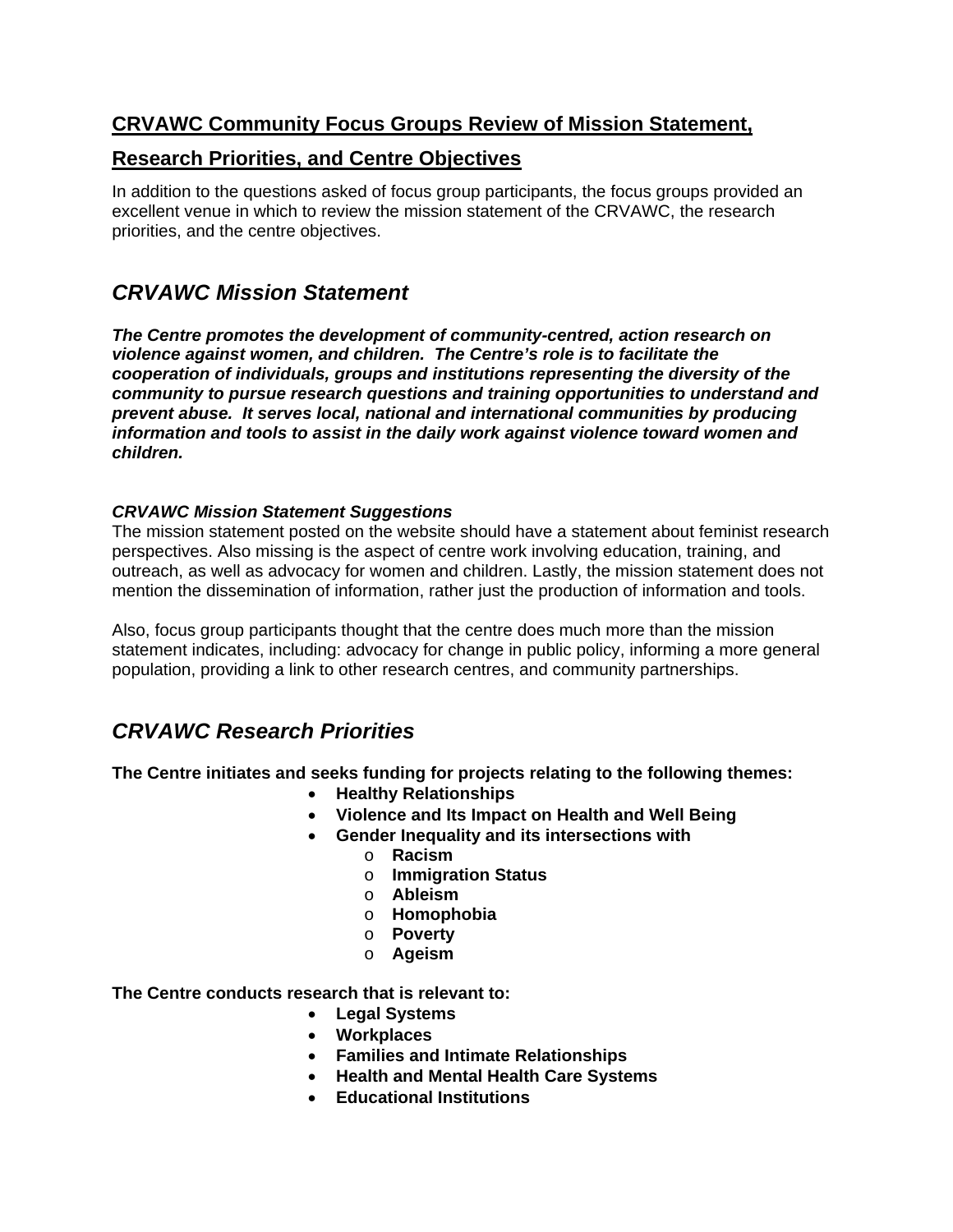- **Communities**
- **Social Service Agencies**
- **Anti-violence Agencies**

#### *CRVAWC Research Priorities Suggestions*

The research priorities were identified by focus group participants as missing some key elements. Firstly, the feminist perspective is not mentioned in this summary of research priorities. Classism should be included in the list of 'isms'. And although ableism is listed here, one participant protested that it has never been the focus of the research, but rather an add-on to other projects. One participant suggested that perhaps the term homophobia could be examined and adjusted to reflect current feminist thinking and the idea that the issue of homophobia is not about fear but about prejudice. The term homoprejudice might replace the term homophobia in the above list. Participants agreed that intersectionality is key to the research. If the research reflects all groups then the tools developed out of the research will be applicable to more people within the population, not just to the dominant culture.

With regards to the list of agencies and groups to whom the Centre's research is relevant, there are a few things missing. These include: international communities, and emerging technologies to which children increasingly have access. Participants expressed concern that we tend to discuss and protest war brutalities in Iraq, but we fail to address the violence that children are exposed to right here in our own living rooms and backyards.

## *CRVAWC Centre Objectives AND Suggestions*

**1. Emphasize interdisciplinary research and training that will foster ongoing collaboration between academic faculty and students, service providers and victims of violence using feminist research perspectives.** 

Focus group participants thought that the feminist analysis of research (power and balance) needed to be stressed more here in the objectives, and in general. It affects how data is interpreted and disseminated. Perhaps the centre's website could post an explanation of the feminist perspective (with some examples and/or a continuum).

**2. Undertake and complete a series of collaborative research projects that will examine the "life-cycle" of violence against women and children, from the early development of childhood attitudes regarding gender-based aggression through to rehabilitative projects, such as counseling for male batterers and legal remedies for abused women and children.** 

Participants said that the 'life-cycle' of violence has not been a focus of the research or activities. The centre has not expanded research to reflect all ends of the lifecycle spectrum. The elderly are a particularly salient group to which the study of violence has not been a major focus. Also, this objective does not discuss the institution of gender division or looking at genderedness on an individual or systemic basis.

**3. Produce action-orientated research that will result in usable products in a variety of forms, including resource material, videos, and other demonstrative products**